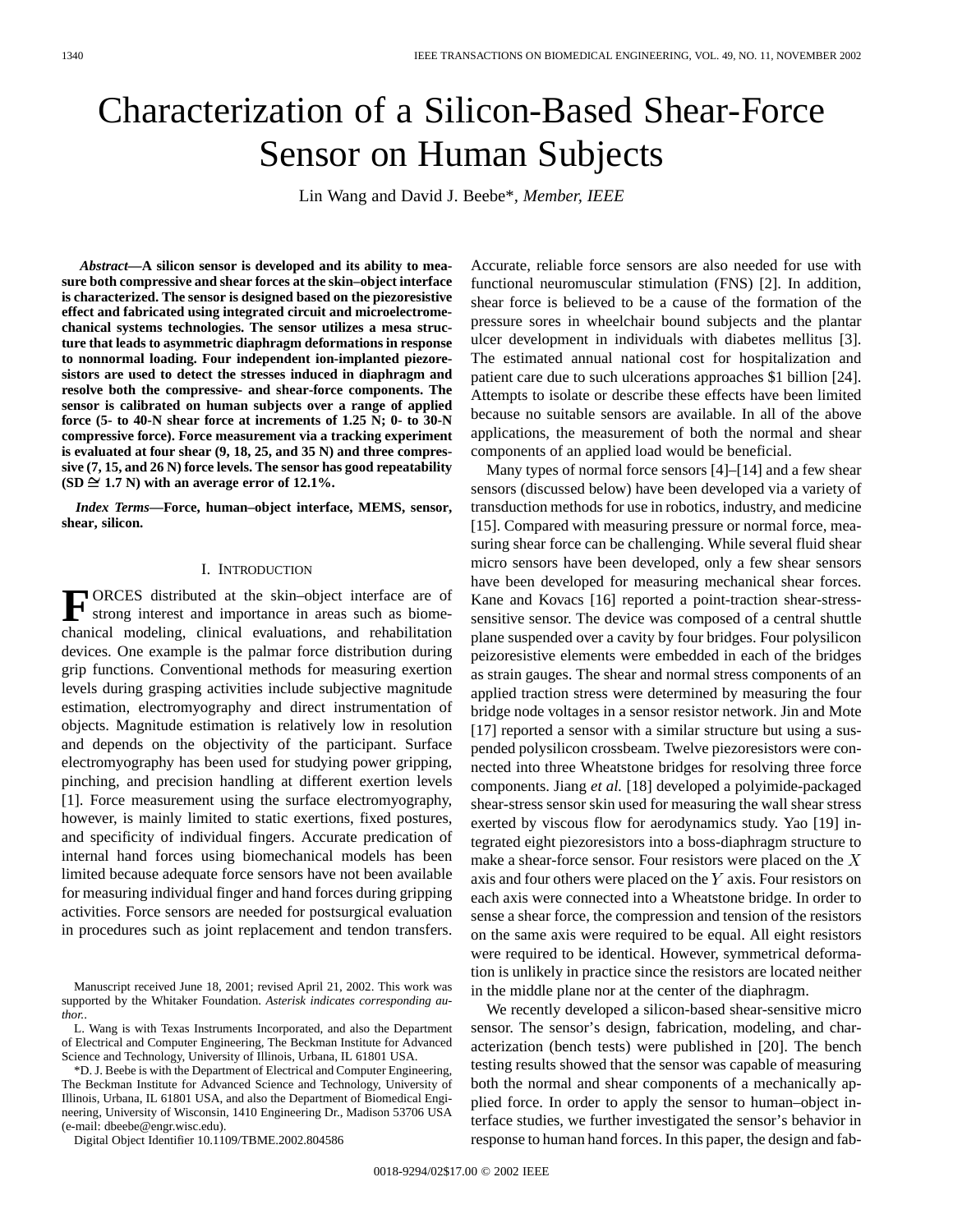

Fig. 1. Pictures of a sensor. (a) Perspective view shows the whole structure of the sensor, and resistors' location with respect to mesa. (b) Cross-sectional view shows silicon diaphragm and cavity. (c) Top view (of the sensor prior to leads or mesa) shows the resistor layout.

rication of the sensor are briefly reviewed. The methods of sensitivity calibration and force measurement are described. The characterization results of the sensor under 5- to 40-N shear force and 0- to 30-N compressive forces of grasping are presented. The shear-force measurement is discussed.

# II. SENSOR DESIGN AND FABRICATION

Referring to Fig. 1, the sensor is a silicon diaphragm structure instrumented with four piezoresistors. A square mesa on top of the diaphragm is used to convert an applied force to stress. In order to determine three directional components of a load, (at least) three independent sensing elements are needed. In this design, each of the four piezoresistors works as an independent gage. They are placed under the bottom corners of the mesa and in the middle of the diaphragm edges for an increased sensitivity. The length of the resistor is much greater than the width for an increased measurement accuracy. As a force is applied, the diaphragm is deformed. The resulting stresses induced in the resistors lead to resistance changes. In particular, for a nonnormal load (i.e., a load with both normal and shear components), an asymmetric stress distribution is generated in the diaphragm. By measuring the resistance change of each resistor in response to the load, one can resolve both compressive and shear components of the force. Detailed discussions regarding the resistors' orientation type, size, and location; force transmission mesa; and sensor's model are described in the previous work [20].

The sensor was fabricated using integrated circuit fabrication and microelectromechanical technologies. Two wafers are used. The diaphragm is formed by creating a cavity in the top (sensing) wafer via the KOH etching. The cavity is sealed by bonding the sensing wafer to another substrate (bottom) wafer for an increased sensitivity via more rigid boundary conditions leading to higher stress levels in the resistors. The piezoresistors are created via Boron implantation. Leads are made in polyimide/Aluminum/polyimide sandwich structure and can be released to realize a flexible leads. The square mesa is made of EPON SU-8 (super-thick photoresist via photolithography process).

#### III. CHARACTERIZATION METHOD

Hand forces of  $(0-40 \text{ N})$  were used for the sensor's characterization when subjects were performing grasp and lifting. The characterization of the sensor on subjects consists of two steps: calibration of the sensitivities, and force measurement. The normal sensitivity was calibrated when only a compressive force was applied whereas the shear sensitivity was calibrated with both shear and compressive forces applied. Force measurement was performed via a tracking experiment at different levels of compressive and shear forces. In this section, the methods of the calibration and force measurement are discussed. The experimental will be described in Section IV.

#### *A. Calibration of Sensitivities*

An applied force  $(F)$  can be decomposed into three orthogonal components with respect to the resistor orientation, namely,  $F_{//}, F_{\perp}$ , and  $F_n$ .  $F_{//}, F_{\perp}$  are longitudinal and transversal shear components that are parallel and perpendicular to the length of the resistor, and  $F_n$  is the normal component that is perpendicular to the resistor's top surface. The total resistance change of a resistor is contributed by each of these three components, and thus can be expressed as the linear combination of the force components [20]

 $\frac{\Delta R}{R} = k_{//}F_{//} + k_{\perp}F_{\perp} + k_{n}F_{n}$ 

where

$$
\begin{cases} k_n = \frac{1}{2} \pi_{44}(k_{//, n} - k_{\perp, n}) \\ k_{//} = \frac{1}{2} \pi_{44}(k_{//, //} - k_{\perp, //}) \\ k_{\perp} = \frac{1}{2} \pi_{44}(k_{//, \perp} - k_{\perp, \perp}). \end{cases}
$$
 (2)

In (2),  $\pi_{44}$  is the piezoresistive coefficient.  $k_{i, j}$  (i,  $j = \frac{1}{\pi}$  or  $\perp$ ) is a proportionality coefficient related to Young's modulus, shear modulus, and Poisson's ratio of silicon and EPON su-8 resist, and size and geometry of the diaphragm and mesa. If the coefficients  $k_j$   $(j = n, //, \perp)$  are invariant with applied force, the normal, and shear sensitivities  $S_n, S_{//}, S_{\perp}$  can be expressed by

$$
\begin{cases}\nS_n \equiv \frac{\partial (\Delta R/R)}{\partial F_n} \Big|_{F_{\perp}=0}^{F_{\perp}=0} = k_n \\
S_{//} \equiv \frac{\partial (\Delta R/R)}{\partial F_{//}} \Big|_{F_{\perp}=0}^{F_{n}=0} = k_{//} \\
S_{\perp} \equiv \frac{\partial (\Delta R/R)}{\partial F_{\perp}} \Big|_{F_{//}=0}^{F_{n}=0} = k_{\perp}\n\end{cases}
$$
\n(3)

(1)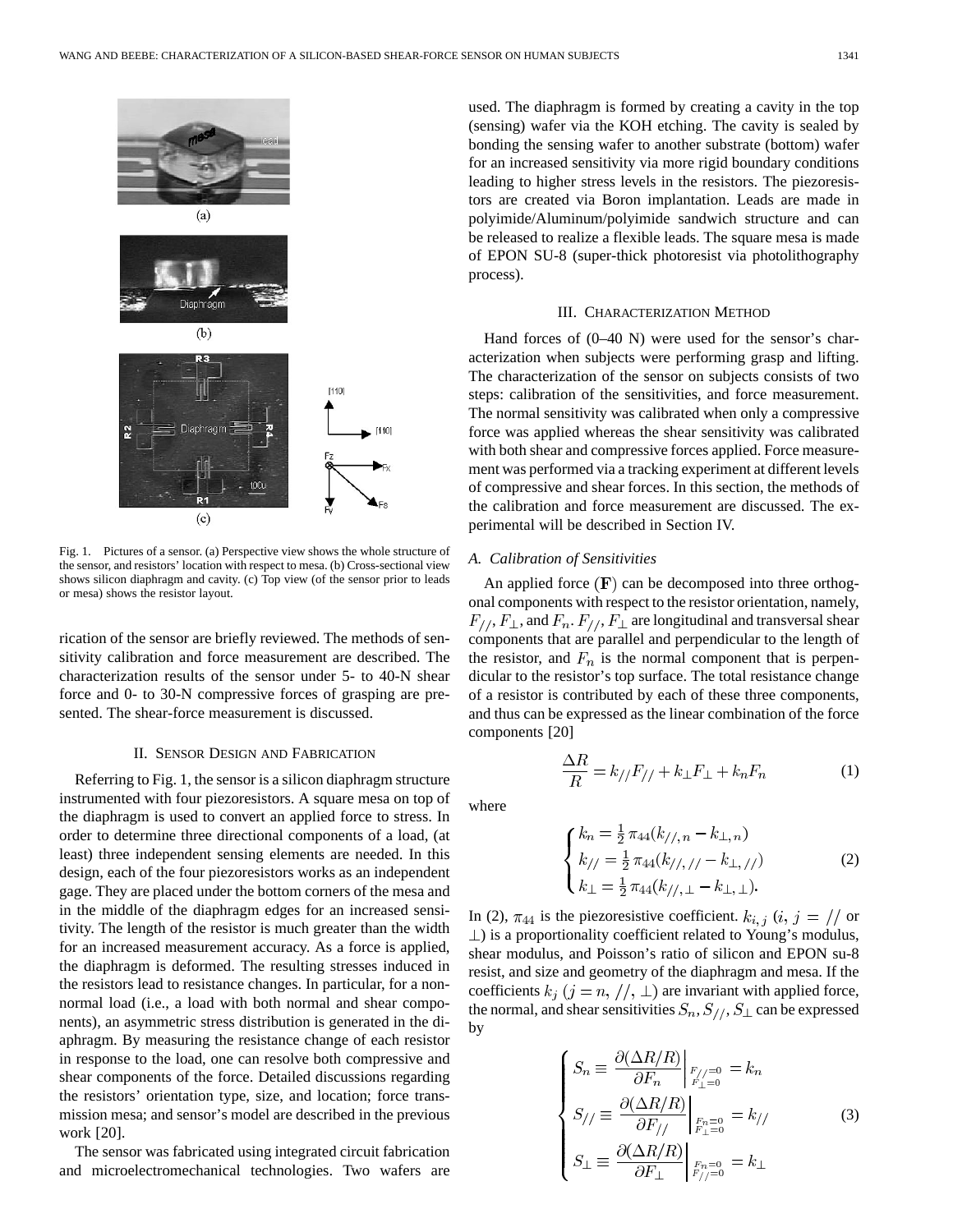where " $\equiv$ " represents the definition. Normal sensitivity  $S_n$  can be calibrated by measuring the resistance change when only compressive force is applied. For the shear sensitivity  $(S_{\perp})$  or  $S_{1/2}$ , however, considering that both shear and compressive forces are exerted at the same time in the human hand griping activities, the shear sensitivity calibration was performed when both compressive force  $F_n$  and shear force  $(F_1)$  or  $F_\perp$ ) were applied. By subtracting the resistance change contributed by the compressive force from total resistance change measured, the resistance change due to the shear component is obtained. Using (2) and (3), the shear sensitivities can be rewritten as shown in (4) together with the normal sensitivity

$$
\begin{cases}\nS_n = \frac{\Delta R/R|_{F_{\perp}=0}}{F_{//}} = k_n \\
S_{//} = \frac{\Delta R/R|_{F_{\perp}=0} - S_n F_n}{F_{//}} \\
S_{\perp} = \frac{\Delta R/R|_{F_{\perp}=0} - S_n F_n}{F_{\perp}}\n\end{cases} \tag{4}
$$

where  $(\Delta R/R)_{F//=0, F \perp=0}$  is the resistance change in response to compressive force, whereas  $(\Delta R/R)_{F\perp=0}$ , represents the resistance change due to both longitudinal shear and compressive forces, and  $(\Delta R/R)_{F//=0}$  means the resistance change due to both transversal shear and compressive forces.

# *B. Force Measurement*

With calibrated sensitivities and measured resistance change for each resistor, namely,  $S_{n, j}$ ,  $S_{//, j}$ , and  $S_{\perp, j}$ ; and  $\Delta R_j/R_j$  $(j = 1, 2, 3, 4$  here denoting resistor number), the three components of an applied force  $F_x$ ,  $F_y$ , and  $F_z$ , (referring to Fig. 1) for the definition of the force directions) can be obtained by solving any three equations in

$$
\begin{cases}\n\frac{\Delta R_1}{R_1} = S_{\perp,1} F_x + S_{//,1} F_y + S_{n,1} F_z \\
\frac{\Delta R_2}{R_2} = S_{//,2} F_x + S_{\perp,2} F_y + S_{n,2} F_z \\
\frac{\Delta R_3}{R_3} = S_{\perp,3} F_x + S_{//,3} F_y + S_{n,3} F_z \\
\frac{\Delta R_4}{R_4} = S_{//,4} F_x + S_{\perp,4} F_y + S_{n,4} F_z\n\end{cases}
$$
\n(5)

where  $S_{i,j}$   $(i = \perp, \frac{1}{n}; j = 1, 2, 3, 4)$  can be of positive or negative value depending on the direction of the applied force with respect to each resistor. In our experiment, we aligned the shear force in parallel to the length of a resistor. Then (5) can be simplified with  $F_x$  equal to zero

$$
\frac{\Delta R_1}{R_1} = S_{//,1}F_s + S_{n,1}F_n
$$
  
\n
$$
\frac{\Delta R_2}{R_2} = S_{\perp,2}F_s + S_{n,2}F_n
$$
  
\n
$$
\frac{\Delta R_3}{R_3} = S_{//,3}F_s + S_{n,3}F_n
$$
  
\n
$$
\frac{\Delta R_4}{R_4} = S_{\perp,4}F_s + S_{n,4}F_n.
$$
\n(6)

Theoretically, two equations above corresponding any two adjacent resistors are sufficient to resolve the  $F_s$  and  $F_n$ . For example, using  $R_1$  and  $R_2$ 

$$
\begin{cases}\nF_n = \frac{S_{//,1} \frac{\Delta R_2}{R_2} - S_{\perp,2} \frac{\Delta R_1}{R_1}}{S_{//,1} S_{n,2} - S_{\perp,2} S_{n,1}} \\
F_s = \frac{S_{n,2} \frac{\Delta R_1}{R_1} - S_{n,1} \frac{\Delta R_2}{R_2}}{S_{//,1} S_{n,2} - S_{\perp,2} S_{n,1}}.\n\end{cases} \tag{7}
$$

In the experiments, however, the resistance changes of all four resistors were measured as shear force was applied parallel to their length.

## IV. EXPERIMENTAL

The sensitivity calibration was performed when  $(0-30 N)$ compressive force and (5–40 N) shear force were applied. The tracking experiment was performed at three compressive force levels (7, 15, and 26 N) and four shear-force levels (9, 18, 25, and 35 N). The sensor was tested on six subjects. Each measurement was repeated six times. In this section, the testing system and testing results are described.

## *A. Testing System*

The experimental system consists of a dynamometer based loading structure, signal conditioning, data acquisition, and data analysis. The loading structure is shown in Fig. 2. The sensor was mounted on one arm of a dual beam strain gage dynamometer [21] that was used to measure the compressive force applied on the sensor. The dynamometer was calibrated prior to the sensor testing. Weights were attached to the base of the dynamometer to create a shear load orthogonal to the compression. Each of the four resistors was connected into a separate off-sensor Wheatstone bridge. The output of each Wheatstone bridge, along with the dynamometer output, were amplified (gain  $= 500$ ) and sampled (30 Hz) through five 12-bit analog–digital converter channels.

# *B. Calibration of Sensitivity*

The calibration of normal and shear sensitivities was performed on six subjects over a shear loading range of 5- to 40-N at increments of 1.25 N. At each shear loading, the subjects were instructed to lift the dynamometer, gradually pinch up to a 30-N compressive force and then slowly release (For the normal sensitivity calibration, the dynamometer was kept stationary on a table, i.e., pinch only without lifting). Each measurement was repeated six times. Fig. 3 shows a typical pinch-induced sensor output in response to the pinch/release force (no shear loading). In order to express the variation of shear-induced output with its corresponding shear loading (shear sensitivity is not constant as discussed in Section V-C), as discussed in Section III-A, we subtracted the pinch force output from the total output and obtained the pure shear-induced output at all pinch levels (The  $0 \sim 30$ -N pinch force was digitized as 60 discrete levels at the incremental of 0.5 N). Fig. 4 plotted a typical shear-induced output varying with the shear loading at a single pinch level of 20 N. The slopes of the curves in Fig. 3 represent the normal sensitivity for each resistor, whereas the slopes of the curves in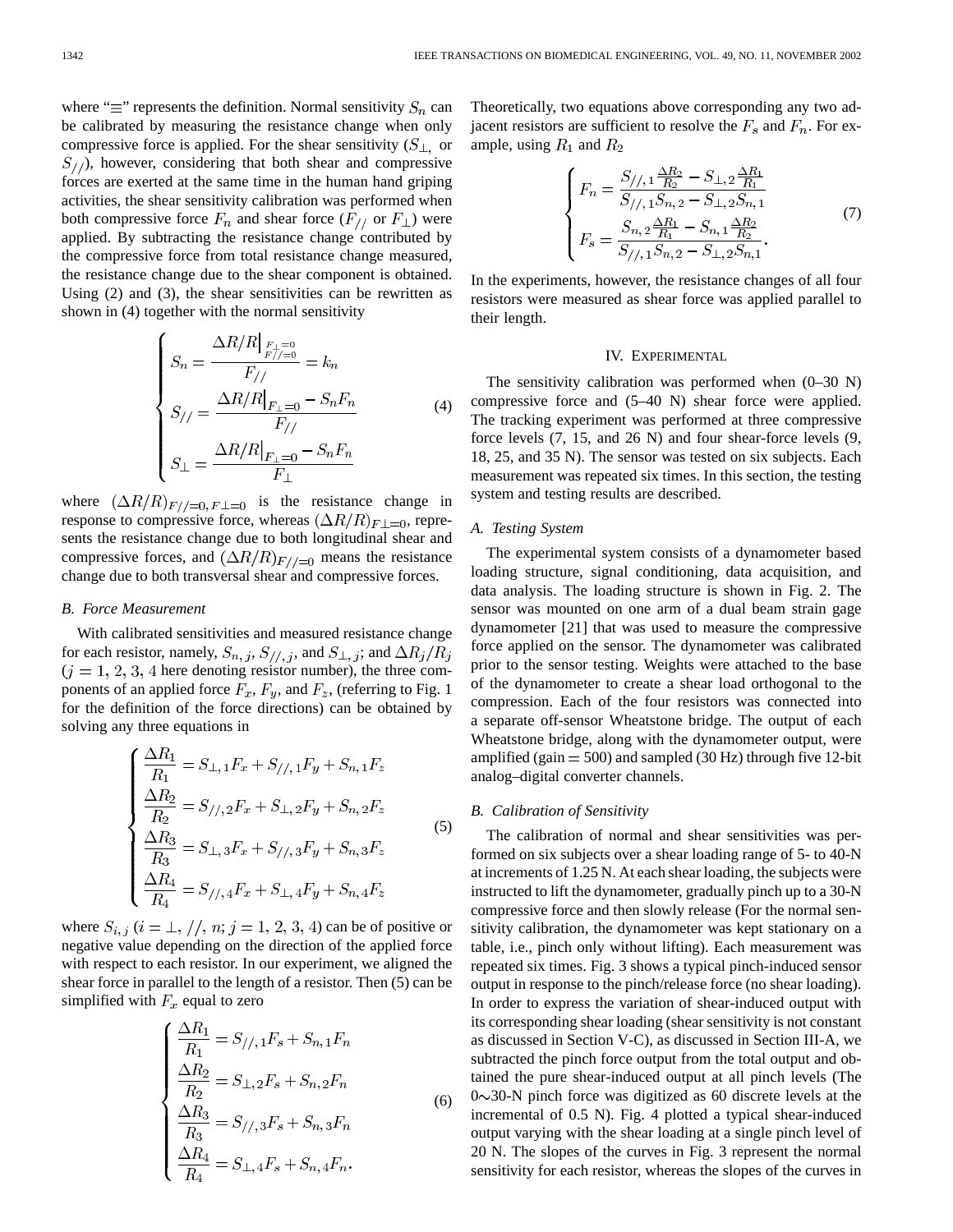

Fig. 2. Loading setup—(a) Sensor is mounted on dynamometer. Compressive force is applied via pinching the dynamometer beams, while the shear force is applied by attaching the weights on the base of the dynamometer. (b) Interface between finger and dynamometer at sensor's location shows that portion of pinch force is bypassed.

Fig. 4 (more strictly, the derivatives at each shear loading) represent the shear sensitivities.

## *C. Tracking Experiment*

To evaluate the sensor's performance of force measurement, a tracking experiment was performed at four shear-force levels (9,18, 25, and 35 N). At each shear level, the subjects were asked to pinch the dynamometer to a specific level, hold at that level for approximately 2 s and release the pinch. Three pinch levels (7, 15, and 26 N) were used. Visual force feedback was provided to the subjects on the computer monitor. A run consisted of five consecutive pinch/hold/release patterns for each pinch level. Each run was repeated six times. This tracking experiment was performed for each resistor by rotating the sensor attachment by  $90^\circ$  each time. Fig. 5 shows a typical sensor and dynamometer response. Using the calibrated sensitivities (4) and(7), the shear forces were calculated for each loading and



Fig. 3. Compression-induced voltage versus compressive force applied. The slopes of the curves are normal sensitivities of the resistors.



Fig. 4. Shear-induced output versus shear load nonlinearly shows that shear sensitivity is not a constant (at the pinch force of 20 N).

each subject, and averaged over six measurements and four resistors. Their mean values and standard deviations are listed in Table I. Compared with the actual shear loading, the measurement errors are calculated and listed in Table II. The mean values and errors are then averaged over six subjects. Figs. 6 and 7 plot the averaged results, respectively.

#### V. DISCUSSION

The experimental results showed that the sensor is sensitive to human hand forces and is capable of measuring both the normal and shear forces at skin–object interface. The discussion includes the sensing ability, force measurements, and deviations. Shear sensitivity and shear-force measurement are mainly discussed.

#### *A. Compressive Force Sensing Ability*

Fig. 5 shows that the sensor is sensitive to human hand forces. As shown in Fig. 3, the normal sensitivity varies little over the pinch force of 0- to 30-N (The hysteresis will be discussed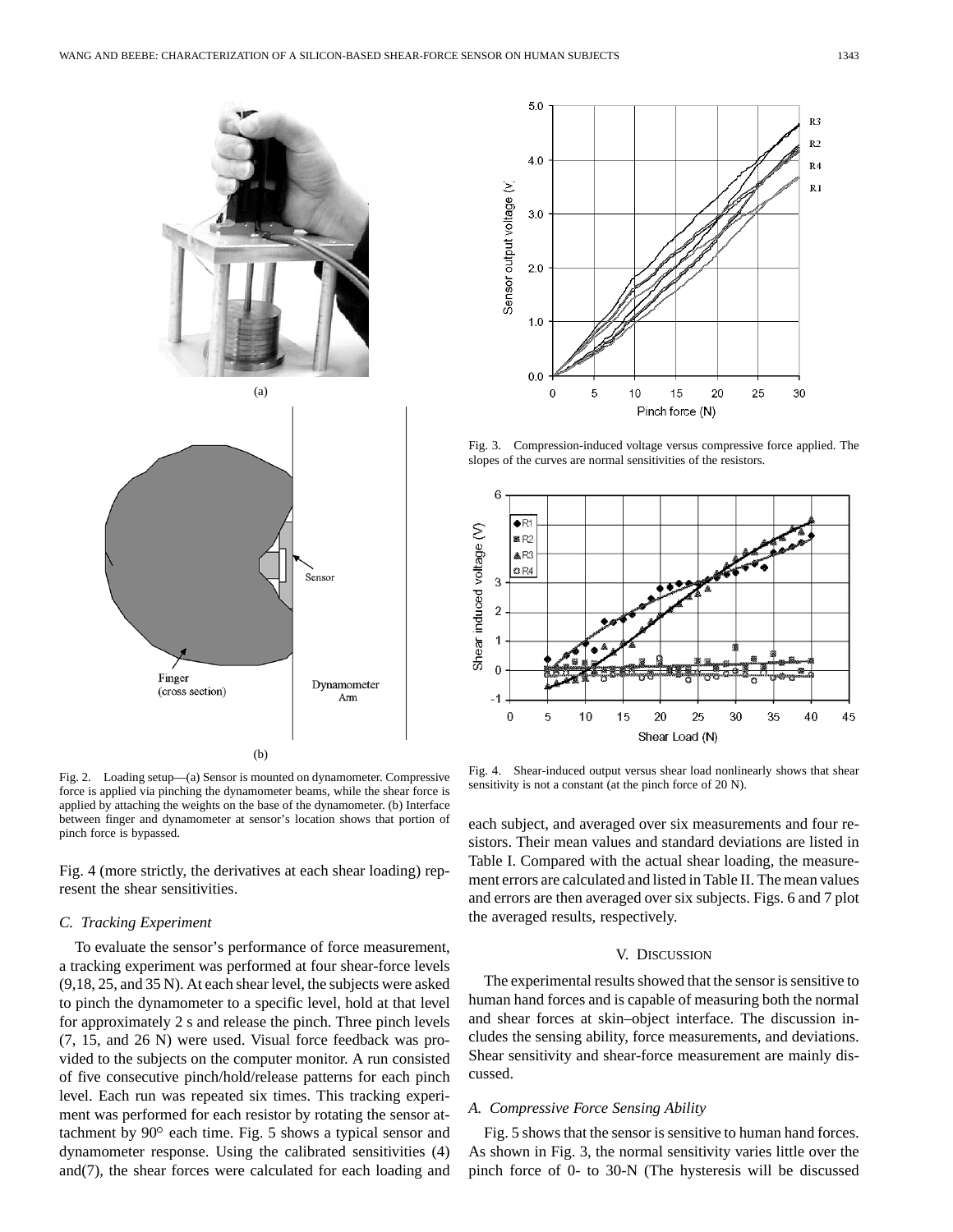

Fig. 5. Typical sensor and dynamometer response in tracking experiment.

below). The result indicates that the normal sensitivity is independent of the compressive force. In general, the normal sensitivity depends upon the thickness and size of the diaphragm, the location of the resistors with respect to the diaphragm edges, and the mesa corners. The thinner the diaphragm, the higher the sensitivity. The closer the resistor is to the diaphragm edge, the higher the sensitivity. However, there is a minimum thickness of the diaphragm (relevant to the diaphragm area) required by the maximum load. Some diaphragm protection technique such as bottom-up protection was used in previous work [5]. All these geometric sizes and relevant positions, if going down very small, like in the scale of submicrometer, will be limited by the fabrication tolerances. From Fig. 3, one can see some deviation in normal sensitivity among the resistors. The deviation may be caused by the nonuniform (compressive) force application over the mesa top surface.

# *B. Shear-Force Sensing Ability*

Referring to Fig. 4, since  $R_2$  and  $R_4$  are perpendicular to the shear loading and their width is much smaller than their length, the induced longitudinal and transverse stresses (parallel and perpendicular to the resistor length) are both small leading to little response to the shear force. On the other hand, since  $R_1$ and  $R_3$  are parallel to the shear loading direction, significant changes of their resistances with the shear force are observed. These changes imply that the sensor is sensitive to the shear loading. These shear-induced voltages, however, vary in nonlinear fashion with the shear load as discussed below.



Fig. 6. Measured shear forces (averaged for all six subjects) are plotted together with the actual shear loadings at different pinch level of (a) 7, (b) 15, and (c) 26 N. Error bars represent standard deviation of the measured shear forces.

## *C. Nonlinearity*

Nonlinearity was observed only in the case of shear-force application (The hysteresis is ignored here and will be discussed below). It is originated from the nonlinear transitions from shear force to the induced stress in the diaphragm, which happens at hand/sensor interface, and mesa/diaphragm interface.

In contrast to the pinch-only case (Fig. 3) where the stresses induced in the resistors are linearly proportionally to the applied compressive force (approximately in a factor of the area of the mesa base), the shear induced stress (Fig. 4) changes nonlinearly with the shear force since the shear force is applied in the direction parallel to the sensor surface. In addition to depending on the shear force, the shear induced stress also depends on the relative amount of the shear loading to the compressive force, the mesa structure, and the size of the diaphragm.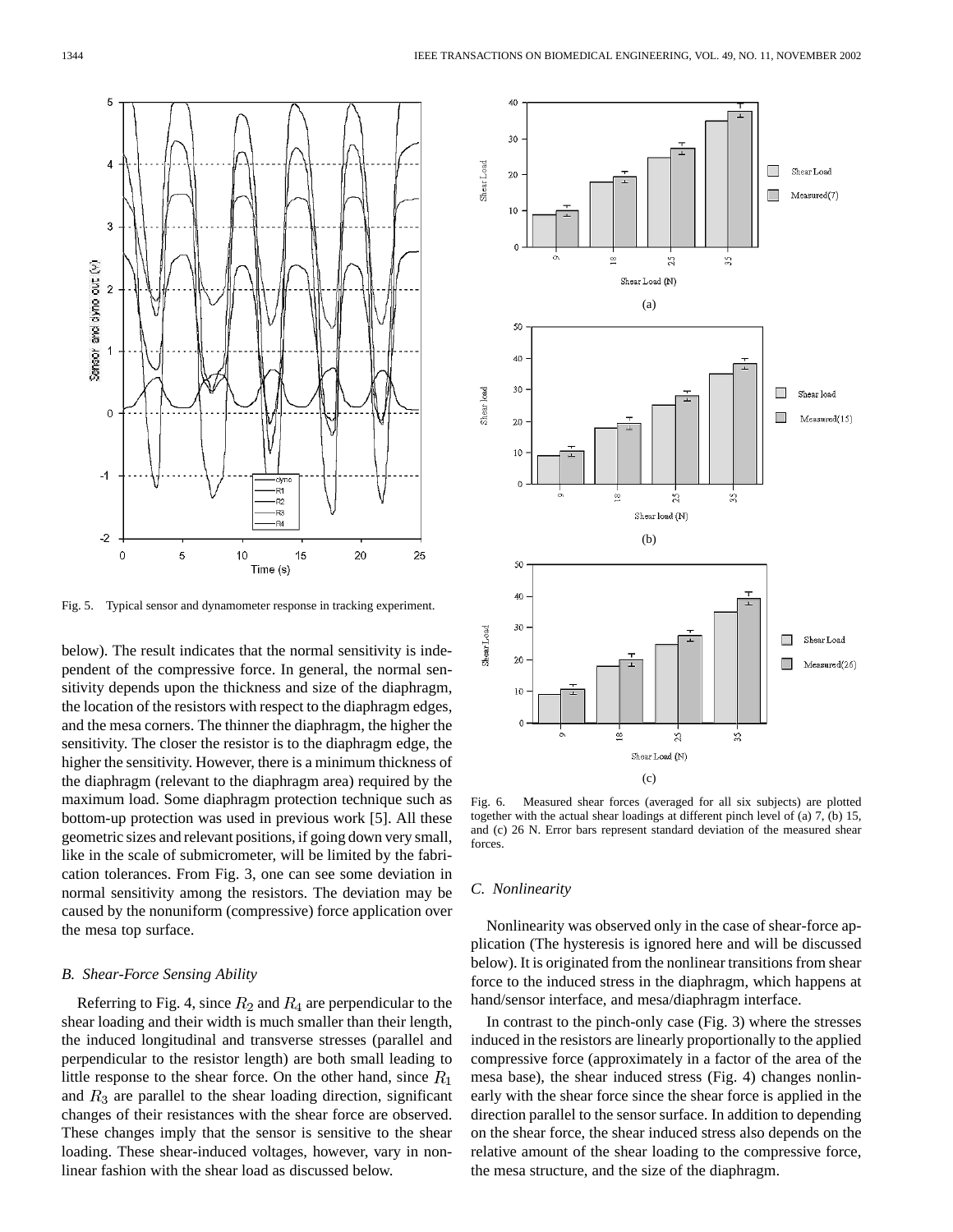



We have previously performed the finite element modeling on the force sensors where the sensor–skin/tissue interface was not included [22], [23]. The modeling of the complete skin/sensor system, however, is nontrivial. Similar to the nonlinearity analysis for the bench testing [20], here we use the stresses induced in the resistors to explain the variation of the shear-induced resistance with the shear load in a relative qualitative manner. Referring to Fig. 8(a), when the shear force is small relative to the pinch force ( $Fs < 10$  N, pinch = 20 N), a tension is induced in  $R_3$  resulting in a negative voltage output (as shown in Fig. 4). As the shear force increases, the tension in  $R_3$  decreases and transitions into compression [Fig. 8(b)]. The difference between the shear-induced output of  $R_1$  and  $R_3$  becomes smaller. When the shear force is about 27 N, this difference becomes zero. This means that the stresses induced in both resistors ar equal, as il-



Fig. 8. Schematic illustration of shear-induced diaphragm deformations for different shear loadings at a pinch force of 20 N: (a)  $Fs$  < 10 N; (b) 10 N <  $Fs < 27$  N; (c)  $Fs = 27$  N; and (d)  $Fs > 27$  N.

lustrated in Fig. 8(c). As the shear increases further, more compression is induced in  $R_3$ , resulting in a larger output voltage observed across  $R_3$  than across  $R_1$  as illustrated in Fig. 8(d) and shown in the high shear region of  $Fs > 27$  N in Fig. 4.

#### *D. Hysteresis*

The performance of the sensor in subject testing is degraded as compared with the bench testing results. Referring to Fig. 3, the maximum hysteresis of  $\sim 8\%$  relative to the expected full-scale voltage was observed as compared with only 2.5% in bench testing. The performance degradation in hysteresis is caused by the viscoelastic nature of the human skin and soft tissue.

## *E. Shear-Force Measurement*

The experimental results show that the sensor has good accuracy and repeatability for shear-force measurements. For shear loads of 9- to 35-N and a pinch force of 7–26 N, the absolute shear measurement error falls in the range of  $-1.39$ - to 4.49-N (see Table II). The percent error falls between 6.7%–19.4%, and the average percent error is 12.1%. The data listed in Table I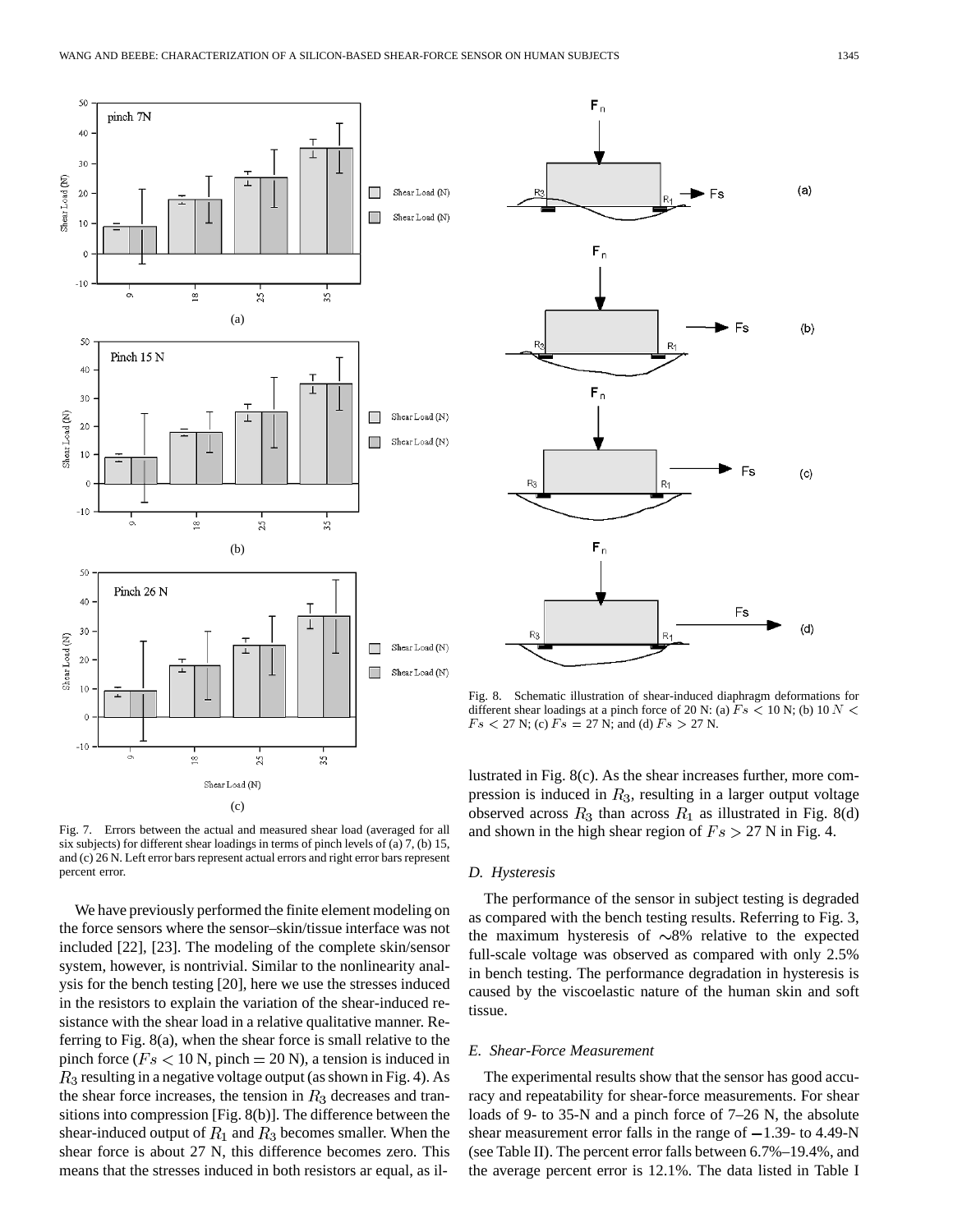TABLE I MEASURED SHEAR FORCE AND STANDARD DEVIATION AT VARIOUS PINCH LEVELS (N)

| Subject#   | Shear load | Pinch Level  | Pinch Level  | Pinch Level  |
|------------|------------|--------------|--------------|--------------|
| (sex, age) | (N)        | 7N           | 15N          | 26N          |
| 1 (M, 36)  | 9          | 9.85(1.34)   | 10.03(1.35)  | 10.43 (1.28) |
|            | 18         | 19.39 (1.78) | 19.65 (1.98) | 19.95 (1.86) |
|            | 25         | 26.45 (1.54) | 28.05 (1.24) | 27.83 (1.75) |
|            | 35         | 37.58 (1.67) | 38.06 (1.56) | 38.86 (2.04) |
|            |            |              |              |              |
| 2(M, 31)   | 9          | 9.59(1.54)   | 10.98 (1.47) | 10.17(1.64)  |
|            | 18         | 18.59 (1.69) | 18.78 (2.09) | 20.65(1.44)  |
|            | 25         | 27.03 (1.99) | 27.83 (1.95) | 29.43 (1.91) |
|            | 35         | 37.87 (2.12) | 37.76 (1.78) | 39.36 (1.86) |
|            |            |              |              |              |
| 3(F, 36)   | 9          | 10.43 (1.66) | 9.94(1.43)   | 10.29(1.69)  |
|            | 18         | 19.06 (1.39) | 19.52 (1.75) | 21.28 (1.98) |
|            | 25         | 28.02 (1.13) | 28.66 (1.54) | 28.07 (1.63) |
|            | 35         | 37.45 (1.66) | 39.49 (1.84) | 38.96 (2.82) |
|            |            |              |              |              |
| 4(F, 28)   | 9          | 10.55 (1.79) | 11.04 (1.69) | 10.66 (1.28) |
|            | 18         | 20.36 (1.46) | 20.35 (1.50) | 21.00 (1.84) |
|            | 25         | 27.33 (2.02) | 28.64 (1.59) | 28.18 (1.77) |
|            | 35         | 38.21 (1.75) | 38.46 (1.57) | 40.30 (1.94) |
|            |            |              |              |              |
| 5(M, 34)   | 9          | 10.33(1.40)  | 10.45(1.60)  | 11.34(1.66)  |
|            | 18         | 19.46 (1.33) | 18.53 (2.03) | 21.33 (2.00) |
|            | 25         | 27.87 (1.21) | 28.12 (1.44) | 27.21 (1.45) |
|            | 35         | 38.11 (1.55) | 37.33 (1.78) | 39.43 (1.86) |
|            |            |              |              |              |
| 6(F, 33)   | 9          | 9.90(1.21)   | 10.03(1.45)  | 10.43 (1.40) |
|            | 18         | 19.45 (1.56) | 18.78 (2.00) | 16.61 (1.89) |
|            | 25         | 27.57 (1.36) | 27.05 (1.56) | 24.31 (1.59) |
|            | 35         | 38.04 (1.89) | 38.56 (1.99) | 39.30 (1.93) |

TABLE II ERROR BETWEEN ACTUAL AND MEASURED SHEAR FORCE AT VARIOUS PINCH LEVELS (N)

| Subject #  | Shear | Pinch Level | Pinch Level | Pinch Level | Average                   |
|------------|-------|-------------|-------------|-------------|---------------------------|
| (sex, age) | Load  | 7N          | 15N         | 26N         | Error $(\% )$             |
|            | (N)   |             |             |             |                           |
| 1 (M, 36)  | 9     | 0.85        | 1.03        | 1.43        | 12.26                     |
|            | 18    | 1.39        | 1.65        | 1.95        | 9.24                      |
|            | 25    | 1.45        | 3.05        | 2.83        | 9.77                      |
|            | 35    | 2.58        | 3.06        | 3.86        | 9.05                      |
| 2(M, 31)   | 9     | 0.59        | 1.98        | 1.17        | 13.85                     |
|            | 18    | 0.59        | 0.78        | 2.65        | 7.44                      |
|            | 25    | 2.03        | 2.83        | 4.43        | 12.39                     |
|            | 35    | 2.87        | 2.76        | 4.36        | 9.51                      |
| 3(F, 36)   | 9     | 1.43        | 0.94        | 1.29        | 13.56                     |
|            | 18    | 1.06        | 1.52        | 3.28        | 10.85                     |
|            | 25    | 3.02        | 3.66        | 3.07        | 13.00                     |
|            | 35    | 2.45        | 4.49        | 3.96        | 10.38                     |
| 4(F, 28)   | 9     | 1.55        | 2.04        | 1.66        | 19.44                     |
|            | 18    | 2.36        | 2.35        | 3.00        | 14.28                     |
|            | 25    | 2.33        | 3.64        | 3.18        | 12.20                     |
|            | 35    | 3.21        | 3.46        | 5.3         | 11.40                     |
| 5(M, 34)   | 9     | 1.33        | 1.45        | 2.34        | 18.96                     |
|            | 18    | 1.46        | 0.53        | 3.33        | 9.85                      |
|            | 25    | 2.87        | 3.12        | 2.21        | 10.93                     |
|            | 35    | 3.11        | 2.33        | 4.43        | 9.40                      |
| 6(F, 33)   | 9     | 0.90        | 1.03        | 1.43        | 12.44                     |
|            | 18    | 1.45        | 0.78        | $-1.39$     | 6.70                      |
|            | 25    | 2.57        | 2.05        | $-0.69$     | 9.83                      |
|            | 35    | 3.04        | 3.56        | 4.30        | 10.38                     |
|            |       |             |             |             | Total avg error<br>12.10% |

show an average standard deviation of  $\sim$ 1.77 N over the shearforce range of 9 to 35 N.

As shown in Fig. 7, typically, the absolute measurement error (left error bars) increases as both the pinch level and shear loading increase. The percent error (right error bars), however, decreases as shear loading increases from 9 to 18 N and then remains relatively constant with further increases in shear load. Since the mesa is much smaller than the thumb, as the applied force increases, the mesa begins to sink into the thumb, causing a portion of the force to bypass the sensor [refer to Fig. 2(b)]. Thus, the higher the load, the more force is bypassed, resulting in increased absolute measurement error. On the other hand, relative to the shear load, the bypass phenomena is significant at small shear value and tends to be "saturated" at high shear level. From Table II, one can see that the measurement error varies from subject to subject. For example, the error present in subject 4 is larger than that in subject 1. These differences may be due to the different mechanical characteristics of the thumbs of different subjects. More subjects and further study are needed to quantify these effects.

## VI. CONCLUSION

While numerous pressure and force sensors have been developed, no small unobtrusive shear-force-sensitive sensor is available for human–object interface studies. In this paper, we describe a shear-sensitive force sensor and its application to measuring compressive and shear forces at the skin–object interface. The sensor was calibrated on human subjects with a 5- to 40-N shear force and a 0- to 30-N compressive force. Good repeatability (SD  $\cong$  1.7 N) and good accuracy (average error between the actual and the measured shear load  $\approx$  12.1%) were observed. Currently, an array of such sensors is being mounted on a tool for investigating the human hand's behavior during grasping activities.

#### **REFERENCES**

- [1] T. J. Armstrong, D. B. Chaffin, and J. A. Foulke, "A methodology for documenting hand positions and forces during manual work," *J. Biomech.*, vol. 12, pp. 131–133, 1979.
- [2] P. E. Cargo, H. J. Chizeck, M. R. Neuman, and T. F. Hambrecht, "Sensors for use with functional neuromuscular stimulation," *IEEE Trans. Biomed. Eng.*, vol. BME-33, pp. 256–257, 1986.
- [3] A. M. Labar, G. F. Harris, J. J. Wertsch, and H. Zhu, "An optoelectric planar 'shear' sensing transducer: Design, validationm and preliminary subject tests," *IEEE Trans. Rehab. Eng.*, vol. 4, pp. 310–319, Dec. 1996.
- [4] T. R. Jensen, R. G. Radwin, and J. G. Webster, "A conductive polymer sensor for measuring external finger forces," *J. Biomech.*, vol. 24, pp. 851–858, 1991.
- [5] D. J. Beebe, D. D. Denton, R. G. Radwin, and J. G. Webster, "A silcon-based tactile sensor for finger-mounted applications," *IEEE Trans. Biomed. Eng.*, vol. 45, pp. 151–159, Feb. 1998.
- [6] T. A. Chase and R. C. Luo, "A capacitive tri-axial tactile force sensor design," in *Proc. EEE/ASME International Conf. Advanced Intelligent Mechatronics'97*, New York, p. 58.
- [7] D. Spaldonova, J. Suriansky, and M. Nevesely, "Tactile force and spatial location measurement using ultrasonic transducers," *J. Elect. Eng.*, vol. 47, pp. 254–257, 1996.
- [8] S. Akayama, C. Peng, T. Matsumiya, and T. Toyota, "Development of double-octagon tactile sensor for grasping control," in *Proc. IEEE/ASME Int. Conf. Advanced Intelligent Mechatronics*, Atlanta, GA, 1999, pp. 434–439.